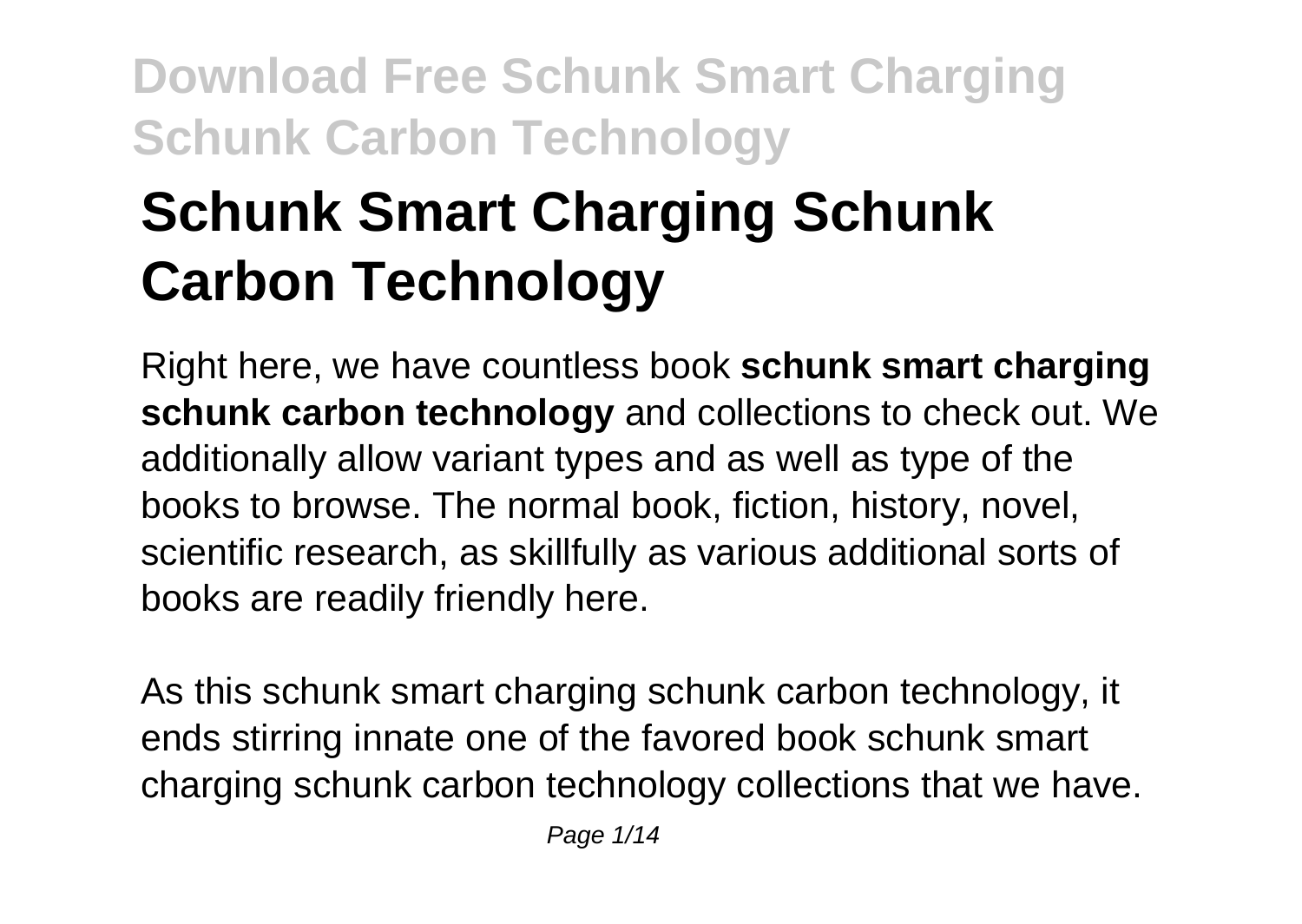This is why you remain in the best website to see the amazing books to have.

Schunk Smart Charging - Timo Staubach Schunk Smart Charging Schunk Smart Charging - Underbody Charger Schunk Carbon Technology - The Power of Connection Schunk Carbon Technology at the Hannover Messe 2017 Schunk Carbon Technology - Railway Technology Innotrans 2018 - Schunk Smart Charging Interview Timo Staubach DE Schunk Smart Charging - Inverted Pantograph SLS 201 Innotrans 2018 - Schunk Smart Charging Interview Timo Staubach EN

Imagefilm Schunk Group**Expert Interview - Schunk Carbon Graphite Bearings** Schunk Carbon Technology – Windkraft / Page 2/14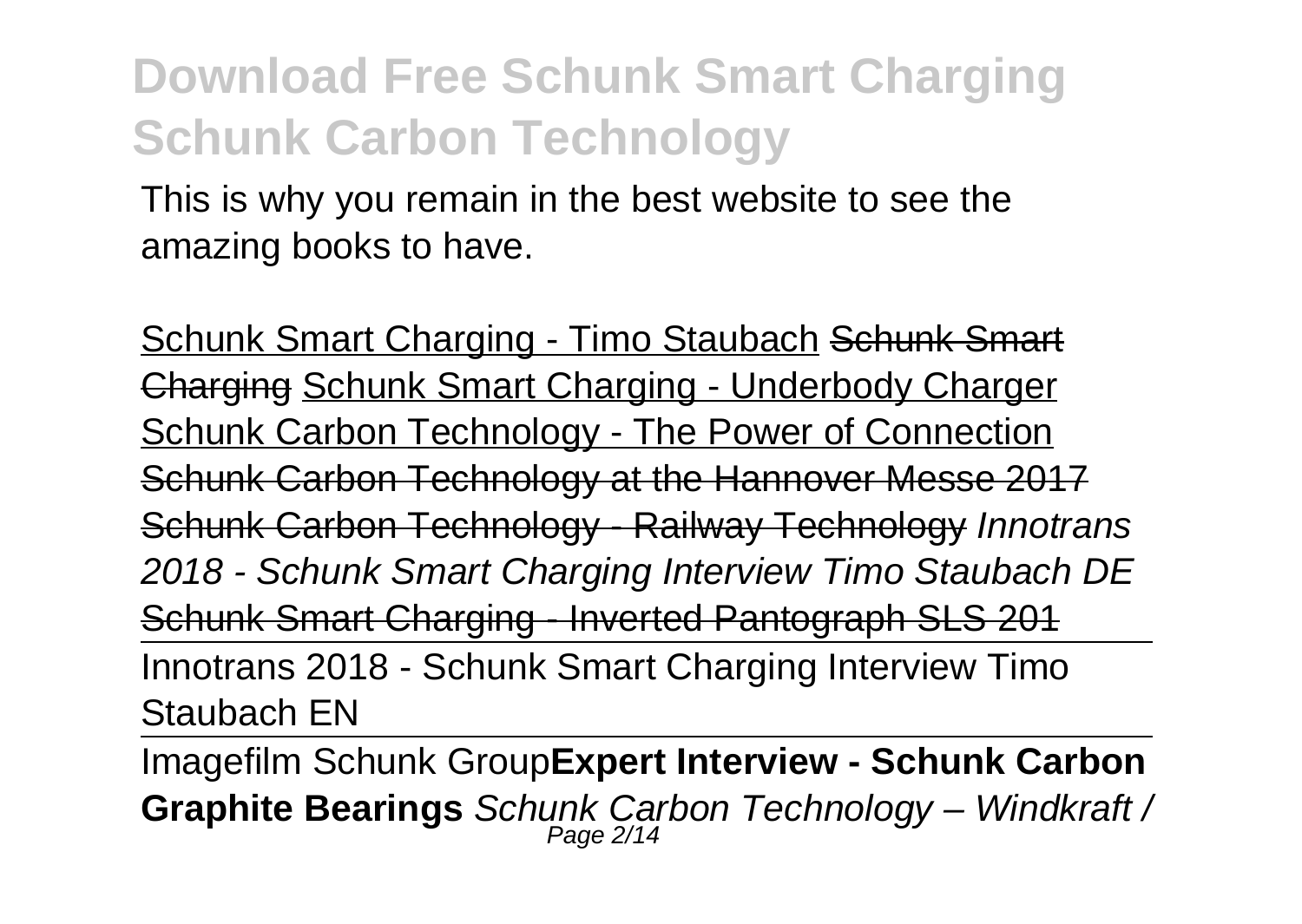Windpower Carbon M1 Super Fast 3D Printer Demo! EEVblog #1333 - Nano Diamond Self-Charging Battery DEBUNKED! **ABB is charging up life quality in smart cities** OppCharge – The efficient way ABB Heavy Vehicle Charger (HVC), based on the open interface OppCharge Schunk Carbon Fiber Sheet Molding Compound - Volker Bier kS Carbon Product Third-rail current collectors **Campus@Schunk** Zu Besuch im Ausbildungszentrum von Schunk Schunk Smart Charging - Roof-mounted Pantograph SLS 102 Schunk Carbon Technology - Unigrid Solutions InnoTrans 2018 - Carbon Fiber Grounding Interview Daniel Pfeffer DE Schunk Carbon Malaysia Carbon Brush 100 years of Schunk - a century of progress The Heartbeat of Heat Treatment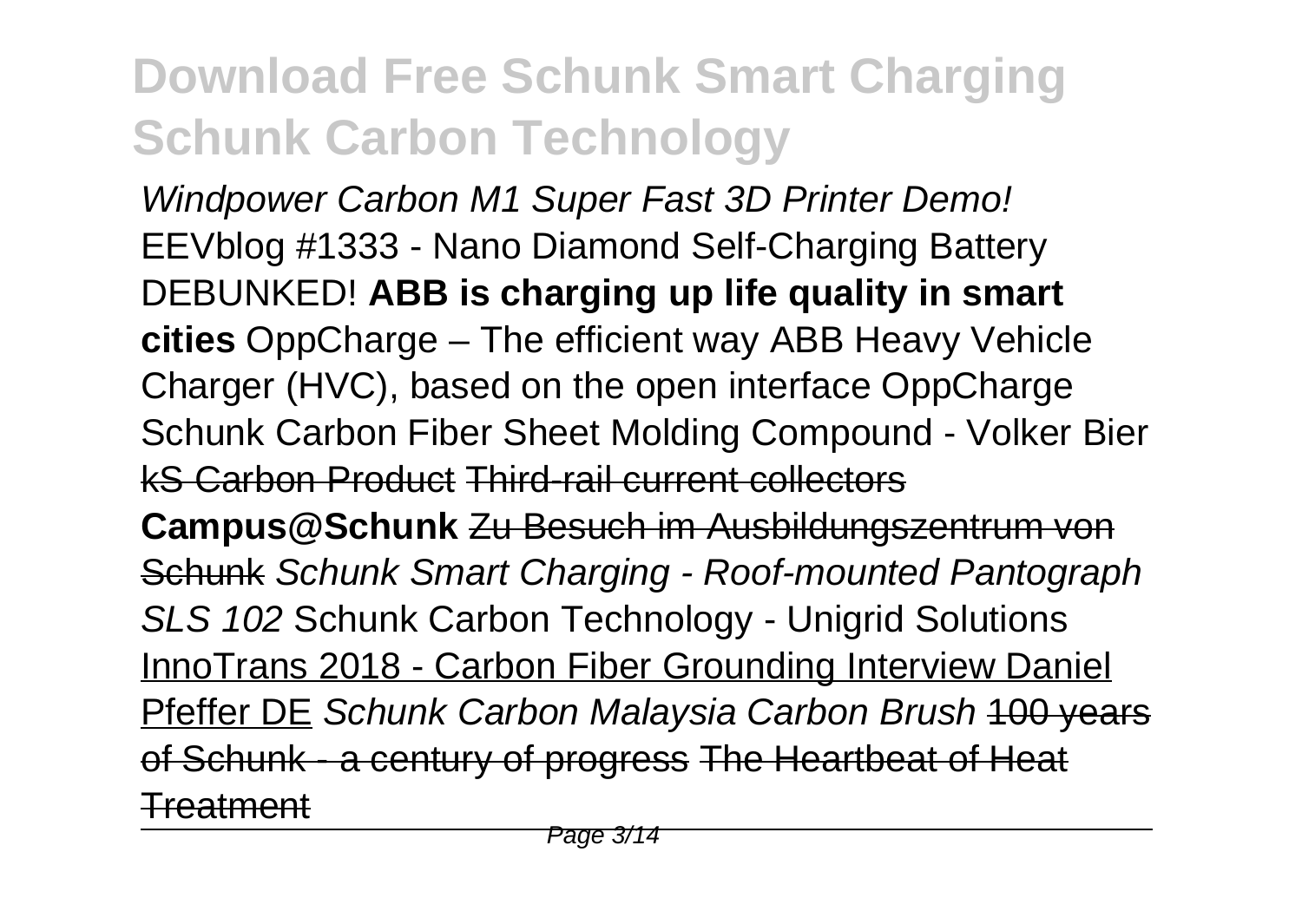Schunk Metal \u0026 Carbon www.schunk-group.com The International Railway equipment exhibitionSchunk Carbon Brush Shop Schunk Smart Charging Schunk Carbon With its compensation mechanism system, Schunk Carbon Technology offers quick and efficient recharging for any ground conditions. The mechanism offsets both vehicle movement during the charging process as well as parking tolerances.

Schunk Carbon Technology: Smart Charging Schunk Smart Charging Our charging current collectors ensure reliable current transmission between the charging infrastructure and the energy storage devices of electric vehicles. They ensure reliable power transmission up to Page 4/14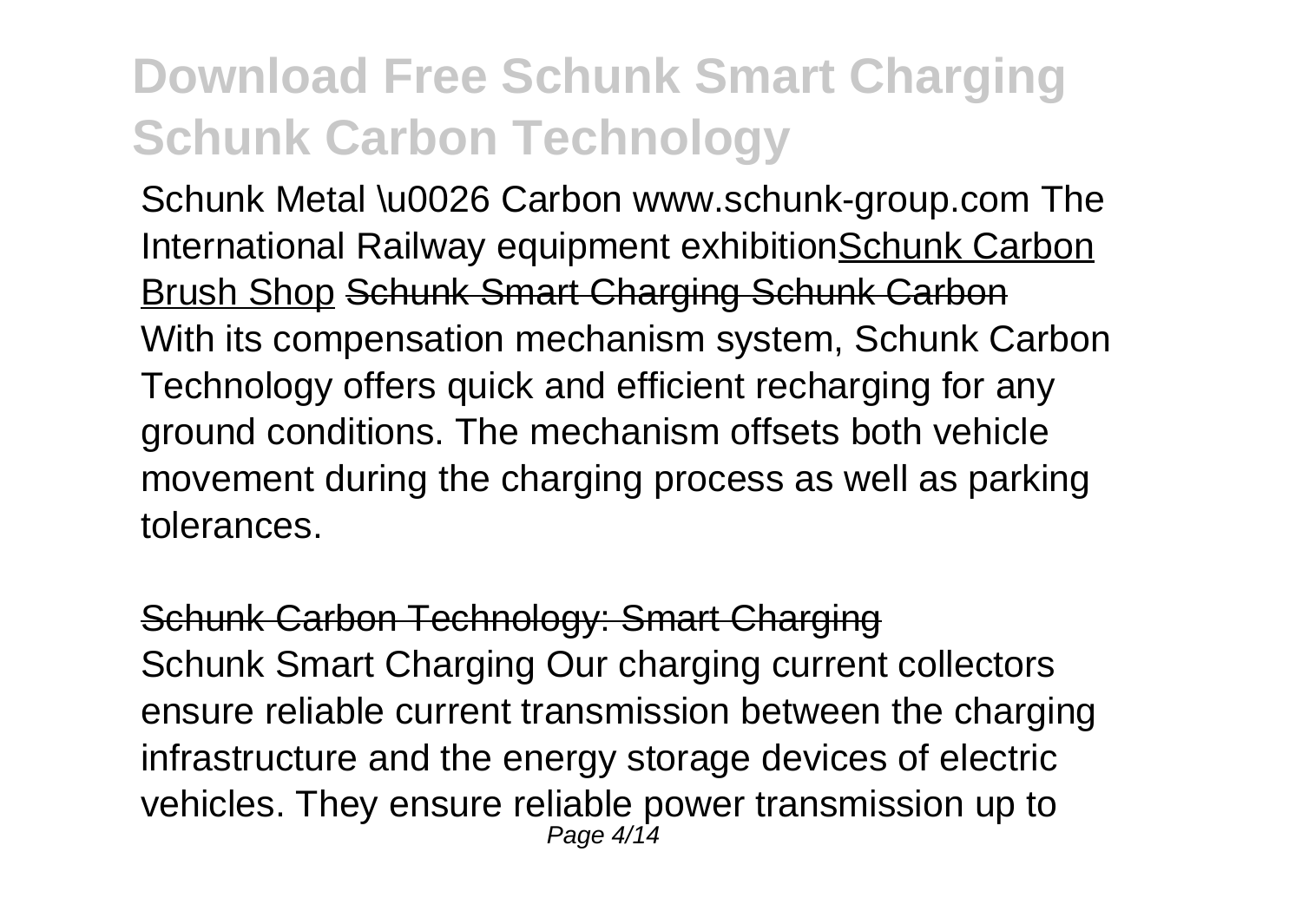1,000A using a multi-pole concept and maintain a defined contact sequence during contact.

Schunk Smart Charging - Schunk Carbon Technology: Schunk -

Schunk Smart Charging Immer eine gute Verbindung. Wie immer Sie Ihre Elektrofahrzeuge aufladen möchten – Schunk Transit Systems hat das passende Ladesystem für Sie. Innovativ. Prozesseffizient. Funktionssicher. Dachstromabnehmer SLS 103 Unser Pantograph SLS 103 ist ein technologischer Meilenstein, der dank jahrelanger Entwicklungskompetenz bisher unerreichte Maßstäbe setzt. Der ...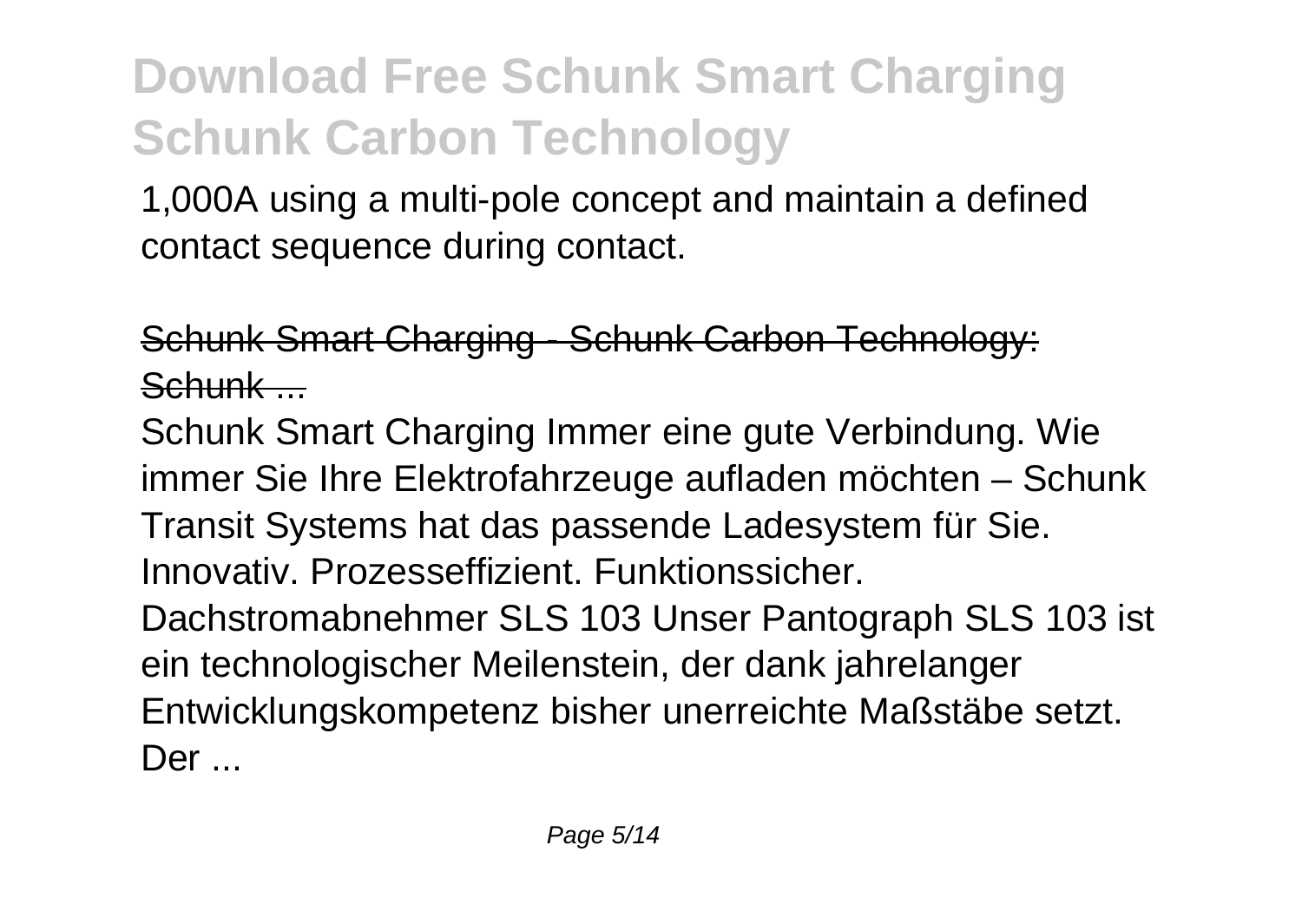Schunk Carbon Technology: Smart Charging Smart Charging is the name of the technology in which Schunk has translated its decades of experience in the construction of pantographs for electric locomotives into a simple and reliable charging system for electric buses.

#### Smart Charging Takes Off - Schunk Group

The rapid contacting of the pantograph head with the charging infrastructure in only five seconds as well as a current transmission of 800 amps makes the SLS 102 from Schunk Carbon Technology the current technological leader and most advanced recharging solution for use in local public transportation with battery-driven electric buses.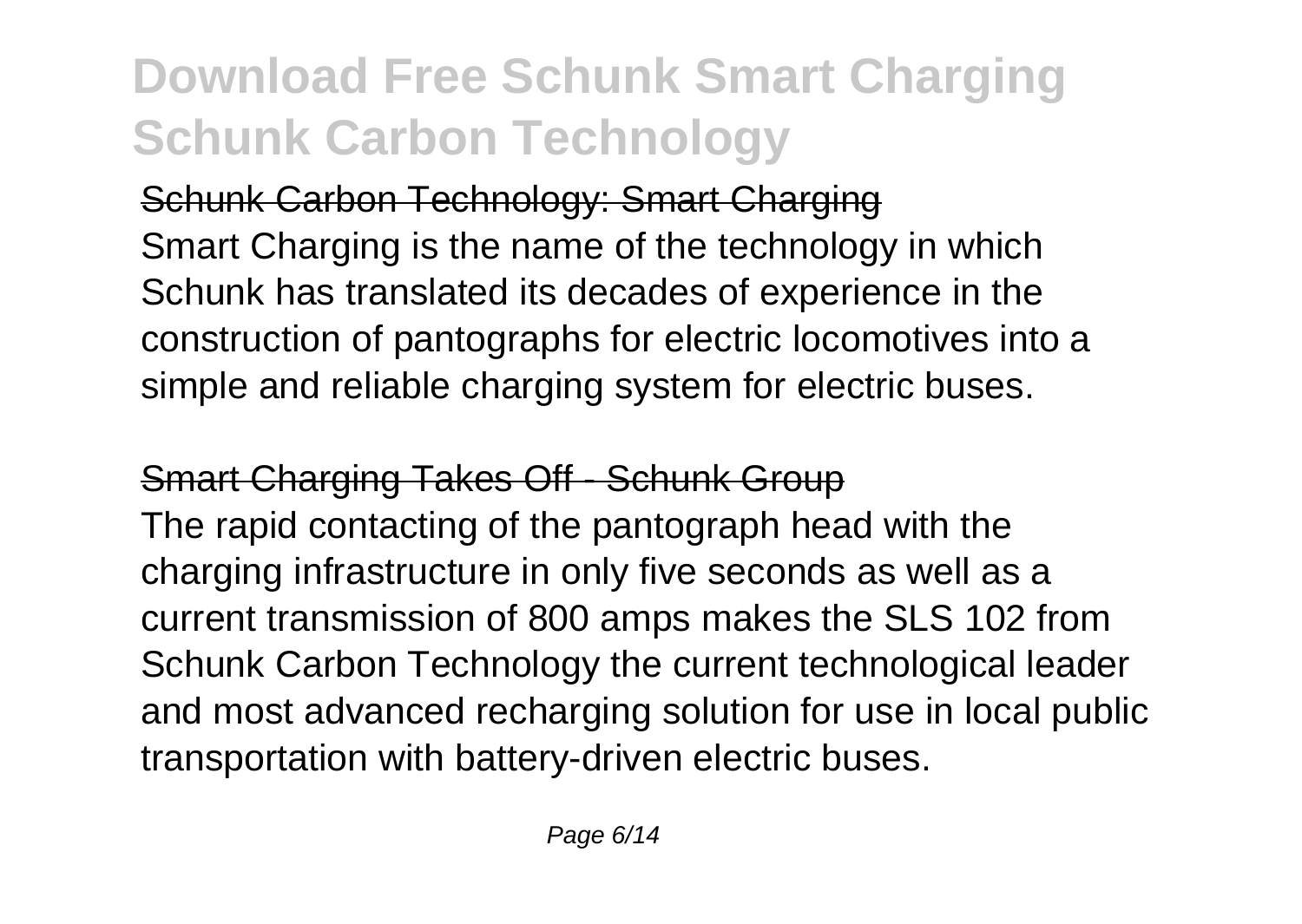#### Charging up the Future - Schunk Group

Bus with Schunk Smart Charging Pantograph at bus stop in Poland. All over the world, people who live in cities and municipalities are suffering from the great strain caused by noise and air pollution emitted by daily traffic. The Schunk Group has decades of experience with electro-mobility and alternative emission-free drives.

Innovative technology for green mobility - Schunk Group Schunk Smart Charging systems are not only in use in Europe, but in all regions of the world. If you want to get your own impression of the technology, you can take a ride in an electric bus with Schunk Smart Charging in Amsterdam, Krakow, Moscow, Eindhoven, Cologne and soon also in Page 7/14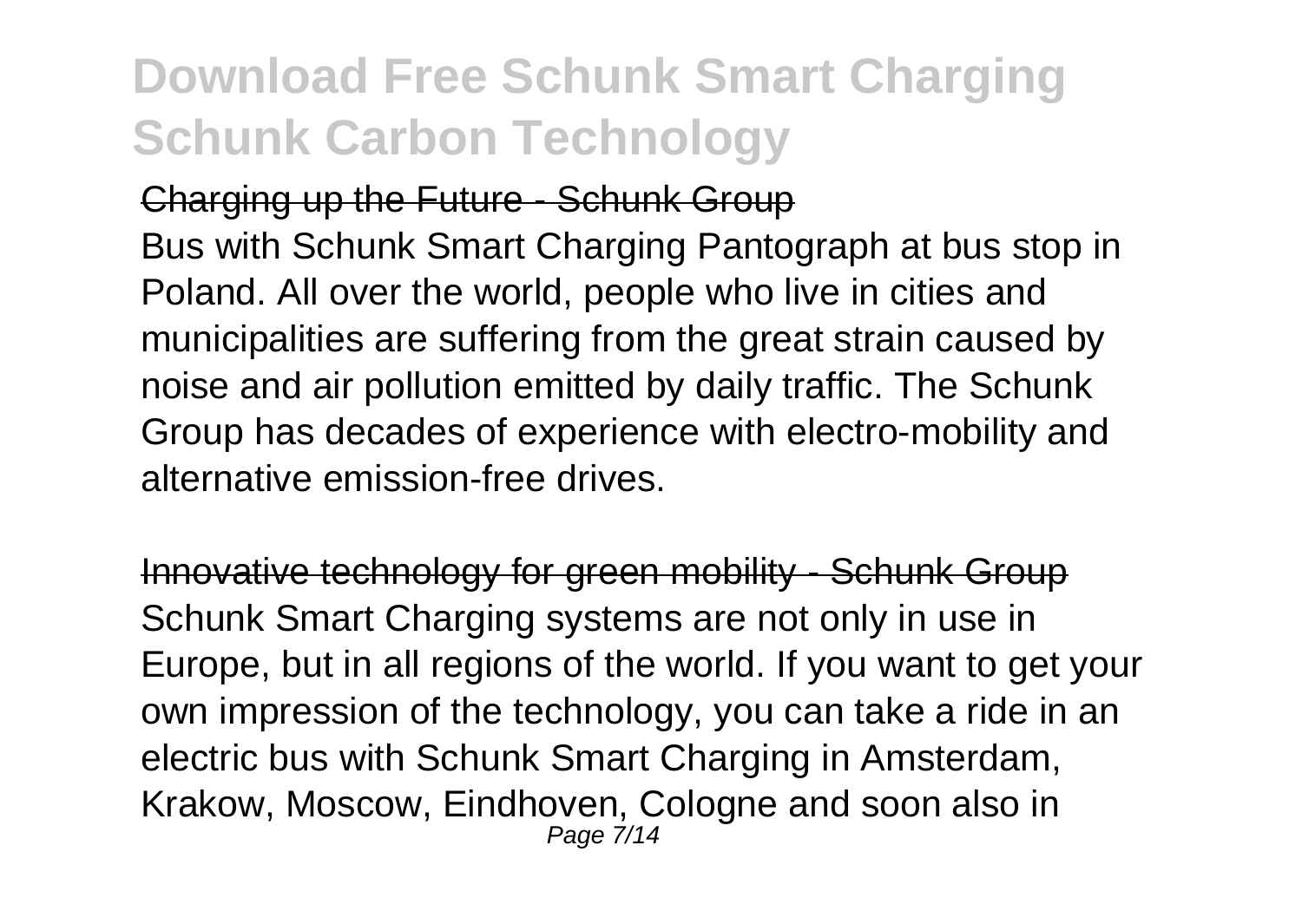Brussels or Oslo.

1,000 Smart Charging pantographs delivered - Schunk Group Follow us on LinkedIn: https://www.linkedin.com/company/schunk-group

Schunk Smart Charging - Current Collectors for electric ... Our "Schunk Smart Charging" development involves current collectors which are otherwise known as pantographs. These are mounted on the roofs of e-buses, for example. This means they can be charged along the [...] – and thus much faster. This so-called "opportunity charging" occurs at strategic stations.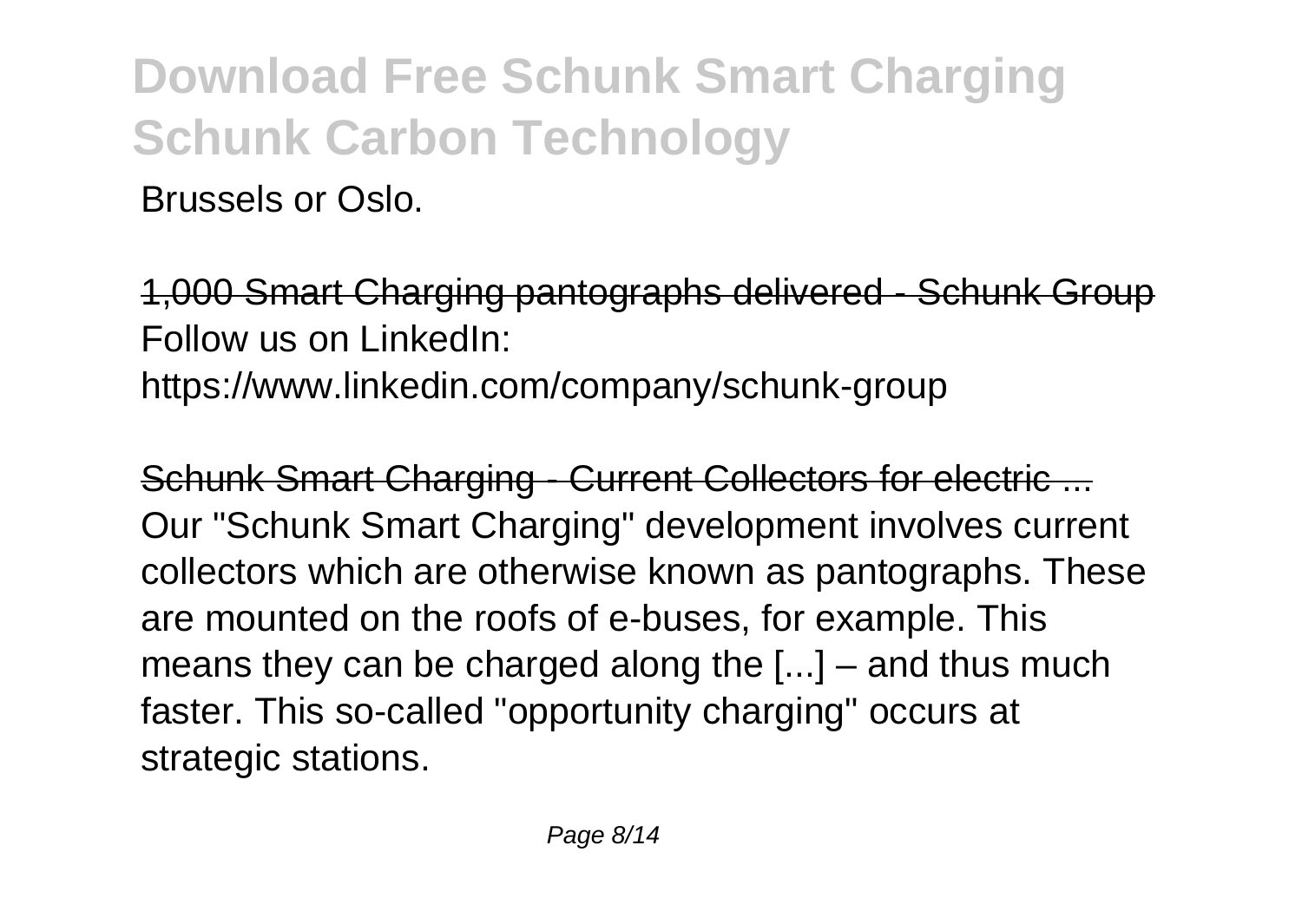#### Search - Schunk Group

Smart Charging is the name of the technology in which Schunk has translated its decades of experience in the construction of pantographs for electric locomotives into a simple and reliable charging system for electric buses.

#### Schunk Xycarb Technology: Detailseite

Schunk Carbon Technology: Smart Charging Schunk Smart Charging Our charging current collectors ensure reliable current transmission between the charging infrastructure and the energy storage devices of electric vehicles. They ensure reliable power transmission up to 1,000A using a multi-pole concept and maintain a defined contact sequence during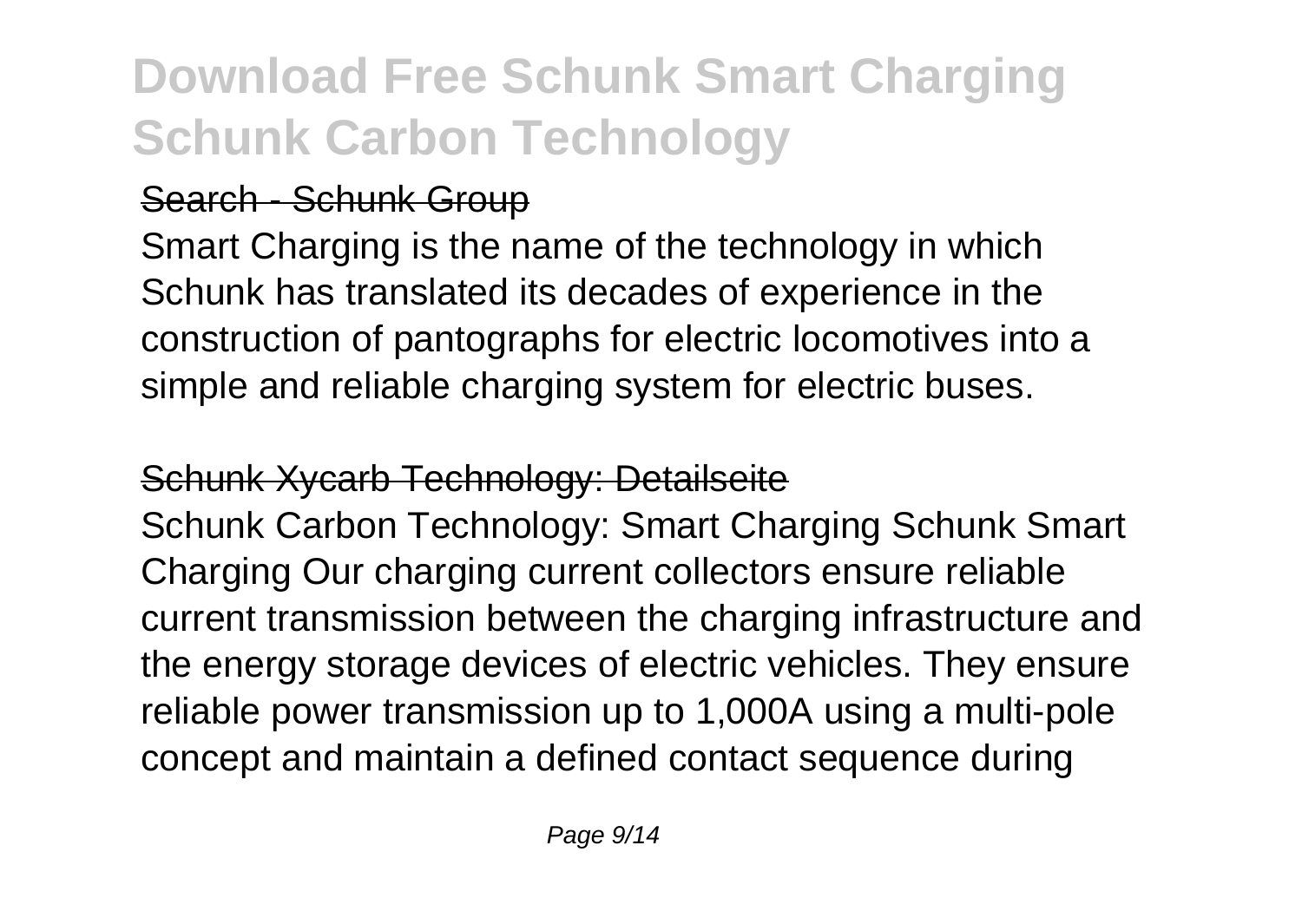Schunk Smart Charging Schunk Carbon Technology As a leading supplier in the fully automatic conductive charging market, Schunk Carbon Technology provides reliable smart bus charging facilities. With nearly 70 million passengers per year, Amsterdam Airport Schiphol is the third largest airport in Europe; and its operator now wants to turn the airport into one of Europe's most sustainable.

Smart bus charging with Schunk Carbon Technology ... On the infrastructure side, the inverted pantograph SLS 201 from Schunk Carbon Technology is integrated at a central location, such as the bus depot or a location within the route network The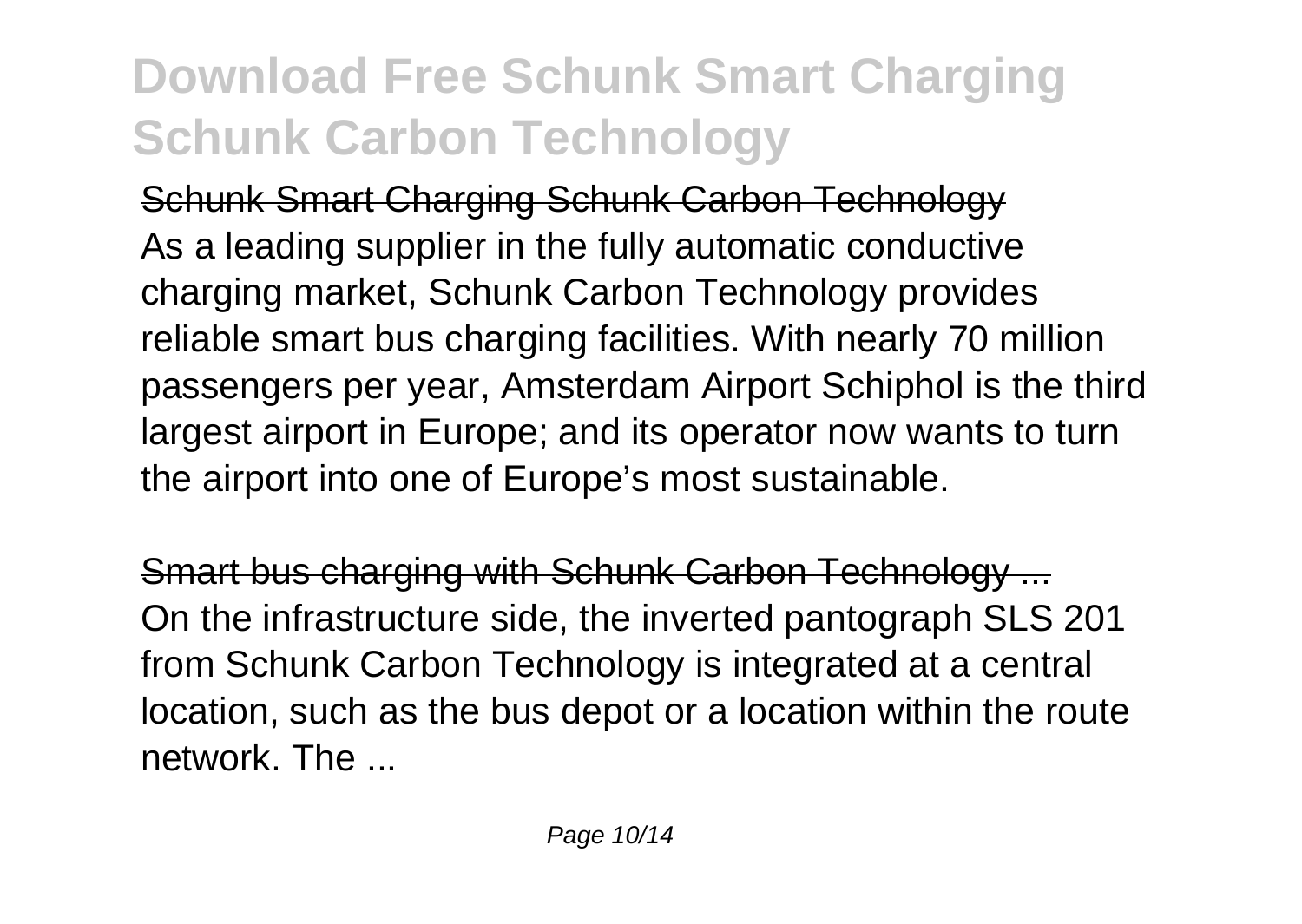Schunk Smart Charging - Inverted Pantograph SLS 201 Merely said, the schunk smart charging schunk carbon technology is universally compatible subsequent to any devices to read. OHFB is a free Kindle book website that gathers all the free Kindle books from Amazon and gives you some excellent search features so you can easily find your next great read. Schunk Smart Charging Schunk Carbon Schunk Smart Charging Always well connected However you ...

Schunk Smart Charging Schunk Carbon Technology Schunk Smart Charging - Roof-mounted Pantograph SLS 102 - Duration: 1:06. Schunk Group No views. New; 1:06 . Ultrasonic welding system FX20-L - Duration: 2:01. Schunk Page 11/14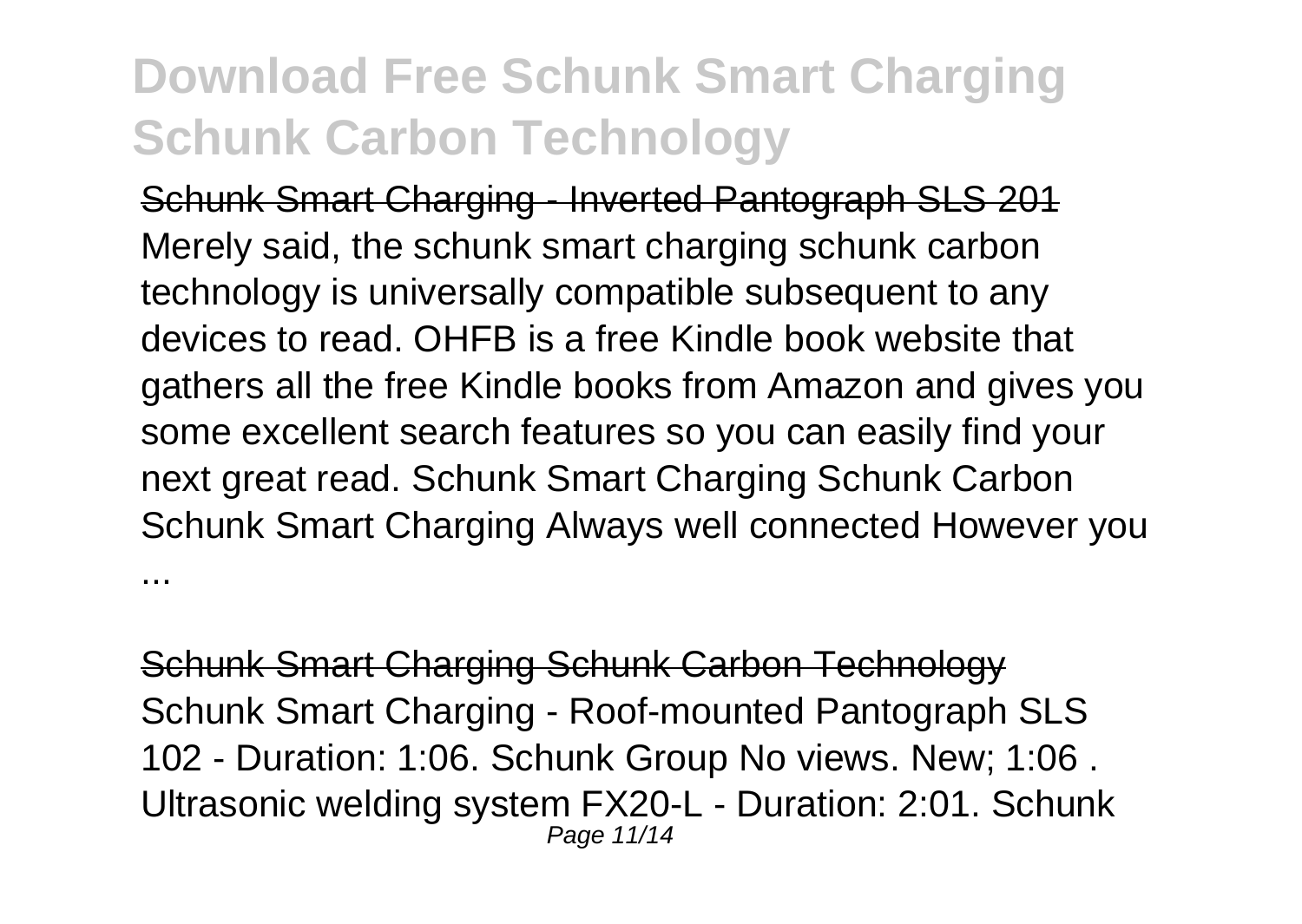Group 445 views. 2:01. Shaft ...

Schunk Smart Charging - Underbody Charger Schunk Smart Charging - Roof-mounted Pantograph Our charging current collectors ensure reliable current transmission between the charging infrastructure and the energy storage devices of electric vehicles. They ensure reliable power transmission up to 1,000A using a multi-pole concept and maintain a defined contact sequence during contact.

Schunk Carbon Technology • Germany • Company profile ... When it comes to fast, safe and reliable recharging of batteries, the innovative current transmission solutions of Page 12/14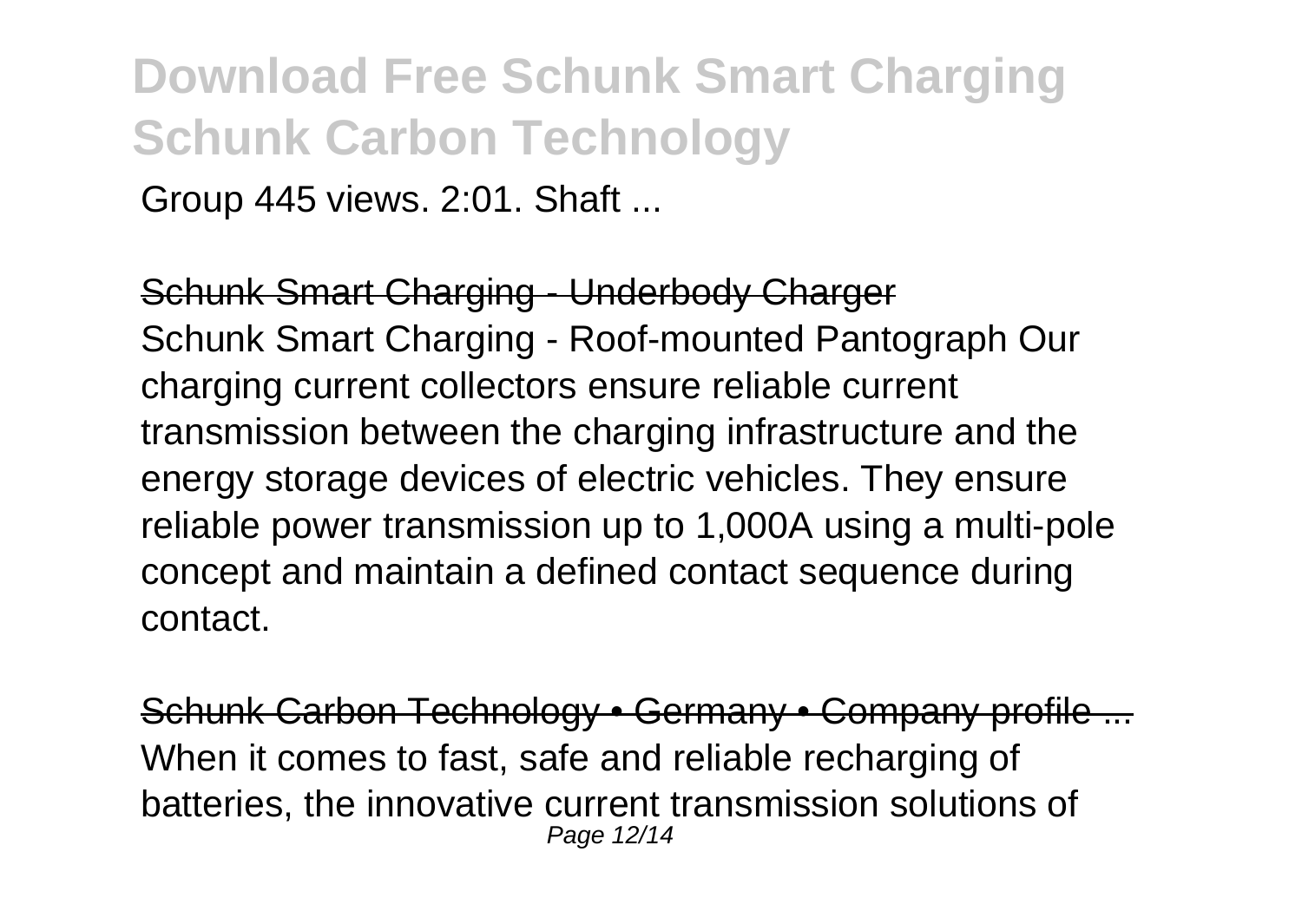Schunk Bahn- und Industrietechnik GmbH, located in Heuchelheim, in the German ...

Schunk Smart Charging - Timo Staubach Schunk Carbon Technology's highly specialized transit systems portfolio includes carbon brushes, carbon brush systems, flexible current connectors, carbon collector strips and Pantographs for railway technology. Schunk Smart Charging is an intelligent charging system for electric buses and other vehicles. Furthermore, Schunk Smart Charging is the technological response to demands for reduced ...